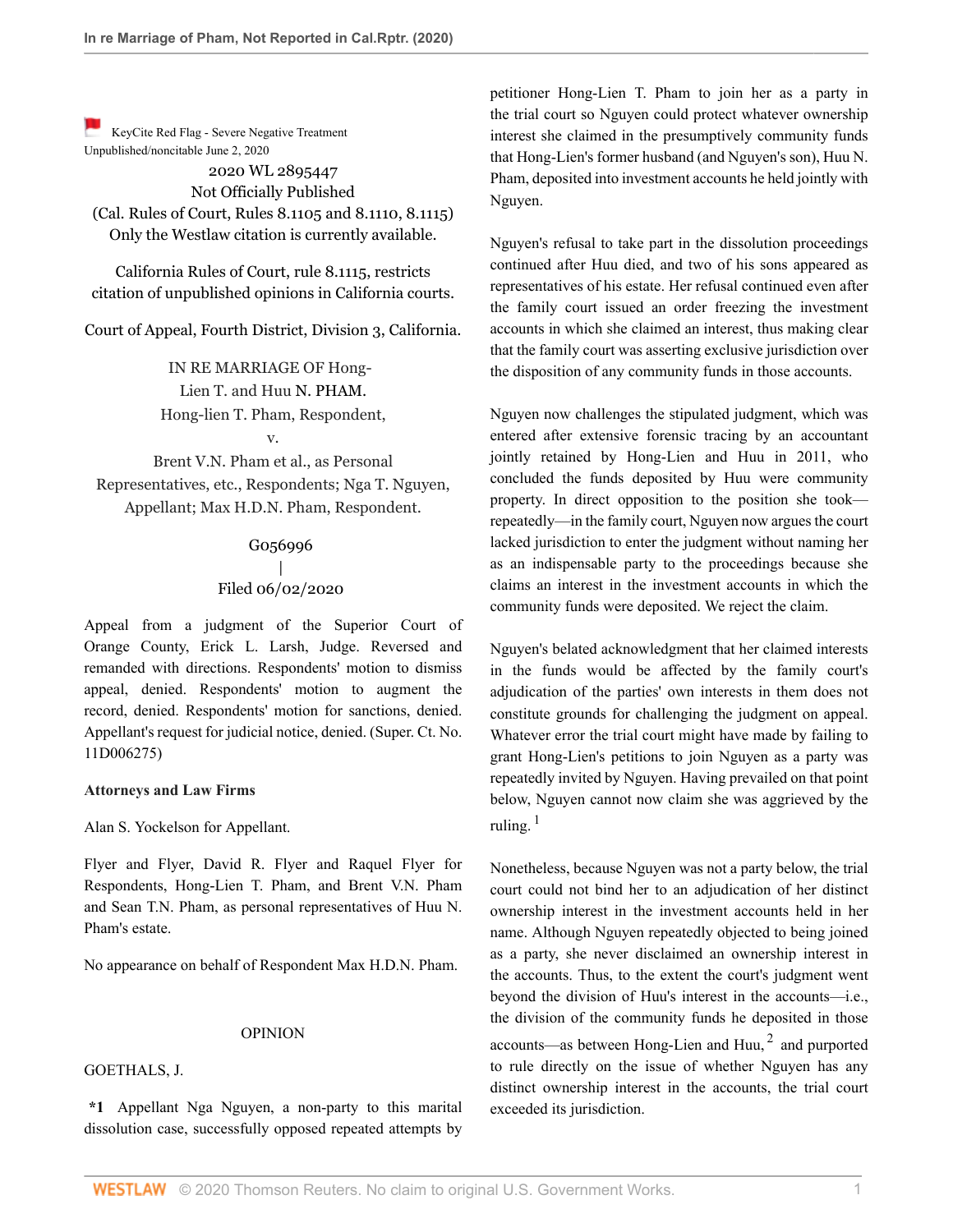**\*2** Consequently, we reverse the judgment and remand the case to the trial court with directions to modify the judgment to delete any ruling regarding whether Nguyen has an ownership interest in the investment accounts and to confine its ruling to the division of community property including Huu's ownership interest in the investment accounts —as between Hong-Lien and Huu.  $3$ 

### <span id="page-1-0"></span>**FACTS**

Hong-Lien and Huu were married in August 1983; they separated 28 years later, in June of 2011. Hong-Lien petitioned for dissolution of the marriage.

Among the assets in dispute between the parties were funds deposited by Huu in various E\*Trade investment accounts held either in his own name or jointly with his mother, Nguyen. Consequently, in November 2011, Hong-Lien petitioned to add Nguyen as a party to the marital dissolution case. She claimed there was sufficient grounds to impose a constructive trust on investment accounts held in Nguyen's name, or held jointly by Huu and Nguyen, based on evidence that Huu had transferred community funds into those accounts, totaling "not less than \$1,455,000.00," without Hong-Lien's knowledge or consent.

Huu opposed the motion, arguing that he had made only two payments to his mother, by check, in the total amount of \$410,000, as repayment of a loan. He denied the contention that he had paid his mother the much larger sum alleged by Hong-Lien, and asserted that "[t]he accounting by the jointly retained forensic accountant, Joel Danenhauer, will establish that fact beyond any doubt." The court denied the joinder motion, without prejudice, in February 2012.

A bifurcated judgment dissolving the marital status was entered approximately four years later, in April 2016, reserving jurisdiction over the disposition of marital property.

In November 2016, the court made findings and entered an order relating to various real properties and Huu's medical practice. Huu passed away on March 1, 2017.

On March 17, 2017, Hong-Lien once again moved for an order joining Nguyen as a party based on her alleged receipt of community funds from Huu. The motion alleged that Danenhauer had "identified and traced sums in excess of \$1,851,000.00 which were transferred from [Huu] to his

mother Nga T. Nguyen, during the parties['] marriage, and after the filing of this dissolution action."

Nguyen opposed the joinder motion, arguing that as an elderly woman who lives primarily in Virginia, she "should not be burdened by being joined into family law litigation, which would result in financial and emotional burdens being imposed on me." Nguyen did not dispute that she was subject to the court's jurisdiction, however, and acknowledged she "maintain[s] a house in California."

<span id="page-1-1"></span>Nguyen also argued that it was improper for Hong-Lien to seek her joinder before a representative of Huu's estate could be substituted into the case on his behalf. Finally, Nguyen disputed the claim that she was an indispensable party, arguing that the tracing evidence provided by Hong-Lien was not sufficient to establish that any of the funds transferred to her were community property.<sup>[4](#page-7-3)</sup> Having disputed the evidence relied upon by Hong-Lien to establish a community interest in the funds in the accounts, Nguyen characterized the joinder motion as "a sham ... meant to harass me," and requested an order of attorney fees.

**\*3** In September 2017, pursuant to stipulation, the court appointed a representative for Huu's estate to appear in this case on behalf of the estate. In October 2017, the court entered an order for partial judgment by stipulation, transferring four pieces of real property to Hong-Lien as her separate property.

On October 31, 2017, the trial court denied Hong-Lien's second motion to join Nguyen as a party to the action, while at the same time explicitly freezing all of the E\*Trade investment accounts in which Huu and/or Nguyen have held or claim an interest, and prohibiting any withdrawals, transfers, or other transactions from those accounts until further order of the court.

<span id="page-1-2"></span>In March 2018, Hong-Lien moved for an order allowing funds from the E\*Trade accounts to be disbursed for the payment of her attorney fees and the forensic accounting fees, but otherwise prohibiting Nguyen from unfreezing the accounts. Nguyen opposed the motion, arguing that the E\*Trade account from which Hong-Lien sought disbursement of funds was held jointly by Nguyen and Huu, with a right of survivorship, and Nguyen was claiming full ownership of the account in the wake of Huu's death. She further claimed the disposition of any funds in that account "is best resolved in probate court, a proceeding in which ... Nguyen is a party." [5](#page-7-4)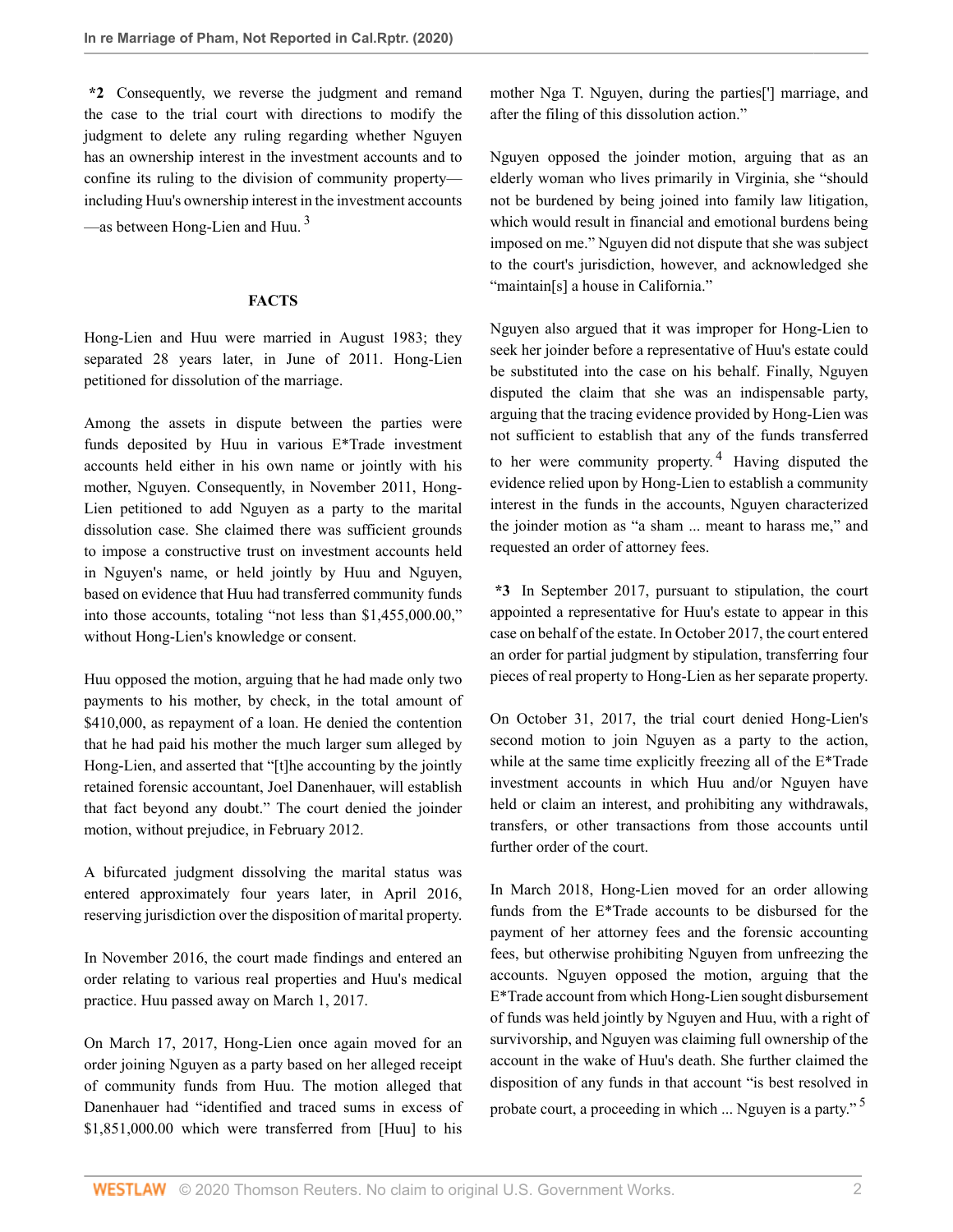Despite that argument, on April 12, 2018, the trial court ordered that funds be disbursed from the account ending in 0696 for payment of Hong-Lien's attorney fees and the forensic accountant's fees; otherwise the P.O.D. accounts remained frozen.

In June 2018, the probate court appointed Hong-Lien and Huu's sons, Brent V.N. Pham, and Sean T.N. Pham, to act as co-administrators of Huu's estate, and they were substituted into this case in that capacity. The court entered another order for partial judgment, ordering the transfer of other real properties, plus shares of stock in specified securities, into a trust that was created as part of Huu's estate plan.

In June 2018, Hong-Lien renewed her motion for an order joining Nguyen as a party to the marital dissolution action. Her motion highlighted the fact Nguyen had filed a petition in the probate case asserting her sole ownership over the disputed investment accounts in the wake of Huu's death. Hong-Lien argued that if Nguyen was intent on enforcing her ownership claim, she was required to do so in the marital case, which had exclusive jurisdiction over the characterization and disbursement of any community property in the accounts.

**\*4** Nguyen again opposed Hong-Lien's motion. In her opposition, Nguyen disputed the merits of Hong-Lien's contention that the investment accounts she claimed ownership of included any community funds. Nguyen claimed there was no evidence to support the assertion that funds transferred by Huu into the disputed investment accounts were community property. <sup>[6](#page-8-0)</sup> Nguyen again declared she "should not be burdened with" having to participate in this case, and asserted there was insufficient evidence to support Hong-Lien's claim that any of the money in the accounts was community property. She characterized Hong-Lien's attempt to join her as a party as a "sham and meant to harass [her]" and again sought an award of fees.

Nguyen argued the decision to join a third party in a marital dissolution case was discretionary, rather than mandatory, and that joinder should be compelled " '*only in the rarest of circumstances.*' " While she acknowledged the family court had already asserted jurisdiction over the investment accounts and had issued an order freezing them, she argued that because she had chosen to participate in the probate case, the family court should refuse to join her in the marital dissolution action. Further, she asserted the family court should order a stay of the marital dissolution action until after the probate case had been completed, thus allowing the probate court

to first "deal[ ] with my son's estate, including the accounts which by operation of law are my accounts."

In July 2018, the court once again denied the motion for joinder, finding there were insufficient ' "new facts" ' to support the request. Moreover, the court stated that "[e]ven if there were new facts and the Court reconsiders based on those facts, the Court exercises [its] discretion to not change [its] ruling to deny joining Nga Nguyen to the action." However, the court also reiterated that "[t]he Family Law Court has continuing exclusive jurisdiction over characterization and division of the community property."

In October 2018, the probate court issued an order staying its proceedings as they pertained to Nguyen's petition for an order confirming her ownership of the investment accounts, and deferred to the family court's assertion of jurisdiction over the accounts.

Approximately two weeks later, Danenhauer, the forensic accountant who had been jointly retained by Huu and Hong-Lien years before, filed his final report detailing his findings regarding tracing contributions from community and separate property. In accordance with that report, and based on a stipulation between the parties, the court entered judgment.

<span id="page-2-0"></span>As it relates to the investment accounts, the judgment included findings that when Huu "filed and served his preliminary declaration of disclosure ("POD") on October 26, 2015," he listed "financial accounts with total disclosed value of \$2,000,231.00," which he acknowledged were community property. "However, all of the financial accounts identified in [Huu's] POD were closed ... and the funds/securities were transferred to other accounts under [Huu's] control. Some accounts were titled to [Huu] and some were created and titled as joint accounts with his mother, Nga T. Nguyen."

The court found Huu "violated his fiduciary duties by (1) creating well over 100 financial accounts; (2) completely depleting all of the funds/securities in the community accounts he had disclosed in his POD; ... (4) raiding the profits from other community income producing real properties, including rents, and placing the profits into financial accounts under his control; (5) commingling the income of the community and his separate property; (6) wrongfully diverting community income to [a colleague] in exchange for kick-backs as determined in the report of the referee, Commissioner Hickman (Ret.); and then (7) ... transferring most of the valuable accounts to "joint tenancy"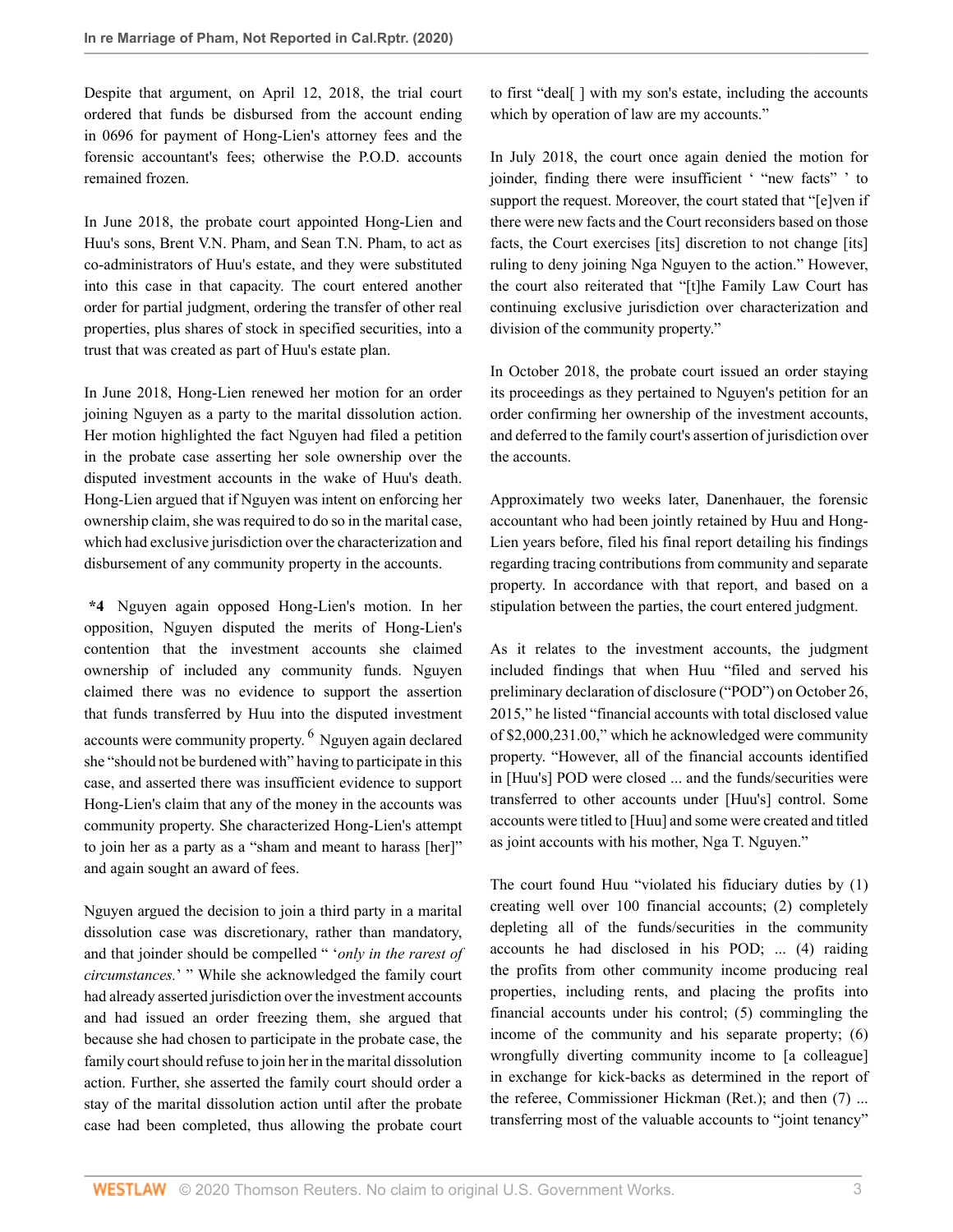or "pay on death" accounts where his mother, Nga T. Nguyen, was designated as joint tenant with right of survivorship ("JTWROS") or as beneficiary, without disclosure to nor consent by [Hong-Lien]."

**\*5** Relying on the forensic accountant's report, the judgment concluded that "During the period from date of separation until death, [Huu] diverted \$831,121.00 in payments to his mother, Nga T. Nguyen without disclosure to or consent by [Hong-Lien]."

Referring specifically to the E\*Trade account ending in 0696, the judgment relied on the forensic accountant's report as the basis for findings that it "is the principal financial account used for stock trading, and the only account with substantial balance now holding \$5,011,425.00." Although the account is held in the names of Huu and Nguyen jointly, with a right of survivorship, the judgment concluded "[t]he titling on the account does not reflect the contributions of the community and separate property. This account is entirely community property based on contributions. Nga T. Nguyen has zero interest in this account." However, somewhat inconsistently, the judgment also determined Nguyen "contributed \$391,119.00 to community E\*Trade Account # [ ]0696," and that although "[Huu] diverted payments to his mother, the amount contributed by her exceeded the amount of payments to her by ... \$154,998.00." That latter amount was identified as a "potential obligation to Nga T. Nguyen."

Other potential obligations to Nguyen are also identified, including her two JAMS arbitration claims in the amounts of \$350,000 and \$433,000, both of which allege liability arising out of disputed loan obligations, as well as obligations to pay the forensic accountant and "to defend and indemnify the Trust" against various claims.

The judgment then divides various assets and liabilities between the parties, including investment accounts listed in both Huu's and Nguyen's names. Among other things, the judgment awards the E\*Trade account ending in 0696 entirely to Hong-Lien, and orders that E\*Trade Clearing, LLC and E\*Trade Securities, LLC transfer the account to her, stating again that "Nga T. Nguyen has no interest in this Account." The judgment awards all identified liabilities to Hong-Lien as well. Other assets, including financial accounts at E\*Trade and at other financial institutions, are awarded to Huu's estate.

### **DISCUSSION**

After repeatedly objecting to being joined as a party to this action in the court below, Nguyen now appeals from the judgment, arguing the court had an independent obligation to join her, and it exceeded its jurisdiction by entering the judgment without doing so.

### 1. *Standing to Appeal*

A non-party has standing to appeal from a judgment if he or she is aggrieved by it. (*[In re FairWageLaw](http://www.westlaw.com/Link/Document/FullText?findType=Y&serNum=2019530082&pubNum=0004041&originatingDoc=I3b5732e0a5dc11ea93a0cf5da1431849&refType=RP&fi=co_pp_sp_4041_285&originationContext=document&vr=3.0&rs=cblt1.0&transitionType=DocumentItem&contextData=(sc.Default)#co_pp_sp_4041_285)* (2009) 176 [Cal.App.4th 279, 285](http://www.westlaw.com/Link/Document/FullText?findType=Y&serNum=2019530082&pubNum=0004041&originatingDoc=I3b5732e0a5dc11ea93a0cf5da1431849&refType=RP&fi=co_pp_sp_4041_285&originationContext=document&vr=3.0&rs=cblt1.0&transitionType=DocumentItem&contextData=(sc.Default)#co_pp_sp_4041_285).) " 'However, the aggrieved party's interest must be immediate, pecuniary and substantial, and not merely a nominal or remote consequence of the judgment.' " (*Ibid.*) In this case, Nguyen meets that standard because the judgment purports to directly rule on—and dispense with her ownership interest in financial accounts held jointly in her name and Huu's, including one account which apparently contained a net contribution of her own funds. Because Nguyen has standing to appeal, we deny respondents' motion to dismiss the appeal.

We therefore turn to the merits.

2. *Nguyen's Claimed Status as an "Indispensable Party"* In a stunning departure from the position she repeatedly took in the court below, Nguyen now argues she was an "indispensable party" to the marital dissolution action because the "property and funds she held with Huu" were "put at risk" in the proceeding and her "absence clearly impaired or impeded her ability to protect her interest in ... the property and funds ...." She thus contends the trial court had an "independent duty" to join her as a party.

**\*6** Although we concur with a portion of her argument, we reject Nguyen's claim to indispensable party status as well as her claim that the court had an "independent duty" to join her as a party over her objection.

[Code of Civil Procedure section 389, subdivision \(a\)](http://www.westlaw.com/Link/Document/FullText?findType=L&pubNum=1000201&cite=CACPS389&originatingDoc=I3b5732e0a5dc11ea93a0cf5da1431849&refType=SP&originationContext=document&vr=3.0&rs=cblt1.0&transitionType=DocumentItem&contextData=(sc.Default)#co_pp_8b3b0000958a4), sets forth the general rules governing the compulsory joinder of parties in a civil case. It states that "A person who is subject to service of process and whose joinder will not deprive the court of jurisdiction over the subject matter of the action shall be joined as a party in the action if  $(1)$  in his absence complete relief cannot be accorded among those already parties or (2) he claims an interest relating to the subject of the action and is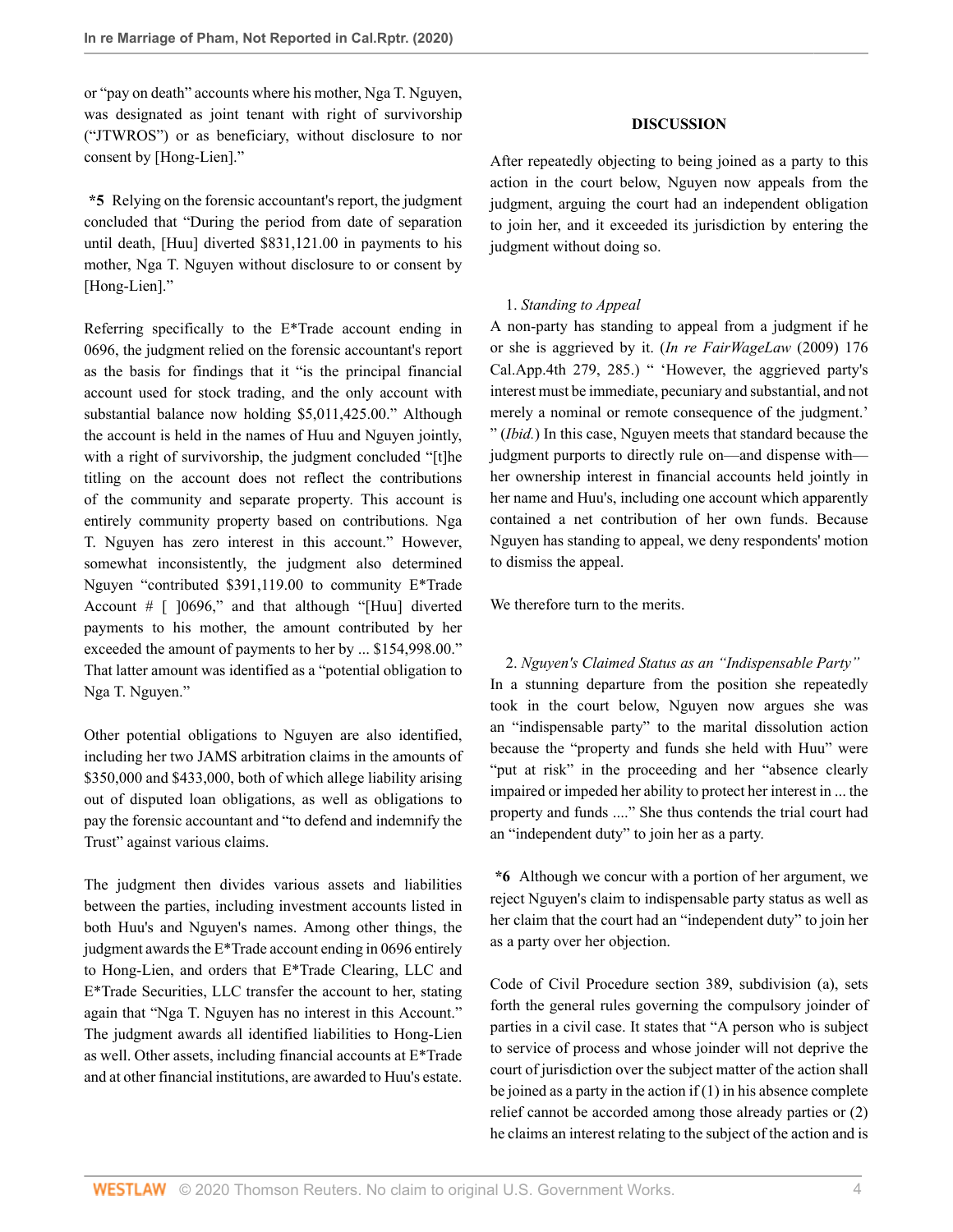so situated that the disposition of the action in his absence may (i) as a practical matter impair or impede his ability to protect that interest or (ii) leave any of the persons already parties subject to a substantial risk of incurring double, multiple, or otherwise inconsistent obligations by reason of his claimed interest. If he has not been so joined, the court shall order that he be made a party." ([Code Civ. Proc., § 389, subd. \(a\)](http://www.westlaw.com/Link/Document/FullText?findType=L&pubNum=1000201&cite=CACPS389&originatingDoc=I3b5732e0a5dc11ea93a0cf5da1431849&refType=SP&originationContext=document&vr=3.0&rs=cblt1.0&transitionType=DocumentItem&contextData=(sc.Default)#co_pp_8b3b0000958a4).)

However, subdivision (b) of the same statute makes clear that the failure to join such a party does not automatically deprive the court of jurisdiction to decide the matter as between the parties already before it: "If a person as described in paragraph (1) or (2) of subdivision (a) cannot be made a party, the court shall determine whether in equity and good conscience the action should proceed among the parties before it, or should be dismissed without prejudice, the absent person being thus regarded as indispensable. The factors to be considered by the court include: (1) to what extent a judgment rendered in the person's absence might be prejudicial to him or those already parties; (2) the extent to which, by protective provisions in the judgment, by the shaping of relief, or other measures, the prejudice can be lessened or avoided; (3) whether a judgment rendered in the person's absence will be adequate; (4) whether the plaintiff or cross-complainant will have an adequate remedy if the action is dismissed for nonjoinder." [\(Code Civ.](http://www.westlaw.com/Link/Document/FullText?findType=L&pubNum=1000201&cite=CACPS389&originatingDoc=I3b5732e0a5dc11ea93a0cf5da1431849&refType=SP&originationContext=document&vr=3.0&rs=cblt1.0&transitionType=DocumentItem&contextData=(sc.Default)#co_pp_a83b000018c76) [Proc., § 389, subd. \(b\).](http://www.westlaw.com/Link/Document/FullText?findType=L&pubNum=1000201&cite=CACPS389&originatingDoc=I3b5732e0a5dc11ea93a0cf5da1431849&refType=SP&originationContext=document&vr=3.0&rs=cblt1.0&transitionType=DocumentItem&contextData=(sc.Default)#co_pp_a83b000018c76))

"Because the determination of whether a person or entity must be joined as a party to a civil action is a case-specific inquiry that ' "weighs 'factors of practical realities and other considerations,' " ' a trial court's ruling on joinder is reviewed for abuse of discretion." (*[Bianka M. v. Superior Court](http://www.westlaw.com/Link/Document/FullText?findType=Y&serNum=2045294003&pubNum=0007052&originatingDoc=I3b5732e0a5dc11ea93a0cf5da1431849&refType=RP&fi=co_pp_sp_7052_1018&originationContext=document&vr=3.0&rs=cblt1.0&transitionType=DocumentItem&contextData=(sc.Default)#co_pp_sp_7052_1018)* (2018) [5 Cal.5th 1004, 1018](http://www.westlaw.com/Link/Document/FullText?findType=Y&serNum=2045294003&pubNum=0007052&originatingDoc=I3b5732e0a5dc11ea93a0cf5da1431849&refType=RP&fi=co_pp_sp_7052_1018&originationContext=document&vr=3.0&rs=cblt1.0&transitionType=DocumentItem&contextData=(sc.Default)#co_pp_sp_7052_1018).)

For obvious reasons, the court's inability or unwillingness to join a person who is financially intertwined with one of the parties to a marital dissolution action would not lead to the *dismissal* of that action. A recalcitrant third party could not be allowed, "in equity and good conscience," to prevent the dissolution. [\(Code Civ. Proc., § 389, subd. \(b\)](http://www.westlaw.com/Link/Document/FullText?findType=L&pubNum=1000201&cite=CACPS389&originatingDoc=I3b5732e0a5dc11ea93a0cf5da1431849&refType=SP&originationContext=document&vr=3.0&rs=cblt1.0&transitionType=DocumentItem&contextData=(sc.Default)#co_pp_a83b000018c76).) The Rules of Court governing joinder in a marital dissolution case make clear that the only third parties whose joinder is mandatory are those who have custody or claim custodial or visitation rights with respect to any child of the marriage. All other joinders are "permissive." [\(Cal. Rules of Court, rule 5.24 \(e\).](http://www.westlaw.com/Link/Document/FullText?findType=L&pubNum=1085231&cite=CASTFAMJVR5.24&originatingDoc=I3b5732e0a5dc11ea93a0cf5da1431849&refType=SP&originationContext=document&vr=3.0&rs=cblt1.0&transitionType=DocumentItem&contextData=(sc.Default)#co_pp_7fdd00001ca15))

**\*7** Consequently, we reject Nguyen's assertion that the trial court had an "independent duty" to join her as a party to this case. What the court had was discretion, and to the extent the court may have erred in exercising its discretion, we conclude Nguyen invited the error. " 'Under the doctrine of invited error, when a party by its own conduct induces the commission of error, it may not claim on appeal that the judgment should be reversed because of that error.' [Citation.] 'The "doctrine of invited error" is an "application of the estoppel principle": "Where a party by his conduct induces the commission of error, he is estopped from asserting it as a ground for reversal" on appeal. [Citation.] ... At bottom, the doctrine rests on the purpose of the principle, which is to prevent a party from misleading the trial court and then profiting therefrom in the appellate court.' [Citation.] The doctrine of invited error is applicable to a situation where a party invites the court to rule against it on a particular issue, and then challenges the merits of that ruling on appeal." (*[Diaz](http://www.westlaw.com/Link/Document/FullText?findType=Y&serNum=2043133914&pubNum=0007053&originatingDoc=I3b5732e0a5dc11ea93a0cf5da1431849&refType=RP&fi=co_pp_sp_7053_1203&originationContext=document&vr=3.0&rs=cblt1.0&transitionType=DocumentItem&contextData=(sc.Default)#co_pp_sp_7053_1203) [v. Professional Community Management, Inc.](http://www.westlaw.com/Link/Document/FullText?findType=Y&serNum=2043133914&pubNum=0007053&originatingDoc=I3b5732e0a5dc11ea93a0cf5da1431849&refType=RP&fi=co_pp_sp_7053_1203&originationContext=document&vr=3.0&rs=cblt1.0&transitionType=DocumentItem&contextData=(sc.Default)#co_pp_sp_7053_1203)* (2017) 16 [Cal.App.5th 1190, 1203-1204](http://www.westlaw.com/Link/Document/FullText?findType=Y&serNum=2043133914&pubNum=0007053&originatingDoc=I3b5732e0a5dc11ea93a0cf5da1431849&refType=RP&fi=co_pp_sp_7053_1203&originationContext=document&vr=3.0&rs=cblt1.0&transitionType=DocumentItem&contextData=(sc.Default)#co_pp_sp_7053_1203).)

Here, Hong-Lien made repeated efforts to join Nguyen as a party. Nguyen vigorously and successfully opposed those motions, insisting she had no interest in any property that might be at issue in the marital case. The theory underlying her contention—resting primarily on her insistence that investment accounts opened by Huu years after the date of marital separation could not possibly contain community funds—was wholly mistaken, but she nonetheless prevailed in her opposition to the joinder. She cannot now be heard to complain of her victory on this issue in the trial court.

We also conclude Nguyen has not been aggrieved by the court's failure to name her as a party to the family court case. "A party is not aggrieved by a consent judg[men](https://1.next.westlaw.com/Link/RelatedInformation/Flag?documentGuid=I96b07f11faee11d98ac8f235252e36df&transitionType=InlineKeyCiteFlags&originationContext=docHeaderFlag&Rank=0&contextData=(sc.Default) )t, or one which

he has requested the court to decree." ( *[In re Estate of](http://www.westlaw.com/Link/Document/FullText?findType=Y&serNum=1923118364&pubNum=0000221&originatingDoc=I3b5732e0a5dc11ea93a0cf5da1431849&refType=RP&fi=co_pp_sp_221_182&originationContext=document&vr=3.0&rs=cblt1.0&transitionType=DocumentItem&contextData=(sc.Default)#co_pp_sp_221_182) Gurnsey* [\(1923\) 61 Cal.App. 178, 182](http://www.westlaw.com/Link/Document/FullText?findType=Y&serNum=1923118364&pubNum=0000221&originatingDoc=I3b5732e0a5dc11ea93a0cf5da1431849&refType=RP&fi=co_pp_sp_221_182&originationContext=document&vr=3.0&rs=cblt1.0&transitionType=DocumentItem&contextData=(sc.Default)#co_pp_sp_221_182).) "It is an elementary and fundamental rule of appellate procedure that a judgment or order will not be disturbed on an appeal prosecuted by a party who consented to it[." \(](https://1.next.westlaw.com/Link/RelatedInformation/Flag?documentGuid=Ib380f406face11d98ac8f235252e36df&transitionType=InlineKeyCiteFlags&originationContext=docHeaderFlag&Rank=0&contextData=(sc.Default) )*[Sorensen v. Lascy](http://www.westlaw.com/Link/Document/FullText?findType=Y&serNum=1941117518&pubNum=0000225&originatingDoc=I3b5732e0a5dc11ea93a0cf5da1431849&refType=RP&fi=co_pp_sp_225_608&originationContext=document&vr=3.0&rs=cblt1.0&transitionType=DocumentItem&contextData=(sc.Default)#co_pp_sp_225_608)* (1941) [42 Cal.App.2d 606, 608](http://www.westlaw.com/Link/Document/FullText?findType=Y&serNum=1941117518&pubNum=0000225&originatingDoc=I3b5732e0a5dc11ea93a0cf5da1431849&refType=RP&fi=co_pp_sp_225_608&originationContext=document&vr=3.0&rs=cblt1.0&transitionType=DocumentItem&contextData=(sc.Default)#co_pp_sp_225_608); see *[Delagrange v. Sacramento](http://www.westlaw.com/Link/Document/FullText?findType=Y&serNum=1977100269&pubNum=0000226&originatingDoc=I3b5732e0a5dc11ea93a0cf5da1431849&refType=RP&fi=co_pp_sp_226_831&originationContext=document&vr=3.0&rs=cblt1.0&transitionType=DocumentItem&contextData=(sc.Default)#co_pp_sp_226_831) Sav. & Loan Assn.* [\(1976\) 65 Cal.App.3d 828, 831](http://www.westlaw.com/Link/Document/FullText?findType=Y&serNum=1977100269&pubNum=0000226&originatingDoc=I3b5732e0a5dc11ea93a0cf5da1431849&refType=RP&fi=co_pp_sp_226_831&originationContext=document&vr=3.0&rs=cblt1.0&transitionType=DocumentItem&contextData=(sc.Default)#co_pp_sp_226_831) ["Having consented to the judgment of dismissal, [plaintiff] may not appeal therefrom"]; see also *[Hensley v. Hensley](http://www.westlaw.com/Link/Document/FullText?findType=Y&serNum=1987039347&pubNum=0000226&originatingDoc=I3b5732e0a5dc11ea93a0cf5da1431849&refType=RP&fi=co_pp_sp_226_898&originationContext=document&vr=3.0&rs=cblt1.0&transitionType=DocumentItem&contextData=(sc.Default)#co_pp_sp_226_898)* (1987) 190 [Cal.App.3d 895, 898-900](http://www.westlaw.com/Link/Document/FullText?findType=Y&serNum=1987039347&pubNum=0000226&originatingDoc=I3b5732e0a5dc11ea93a0cf5da1431849&refType=RP&fi=co_pp_sp_226_898&originationContext=document&vr=3.0&rs=cblt1.0&transitionType=DocumentItem&contextData=(sc.Default)#co_pp_sp_226_898) [holding that a party could not appeal the trial court's order setting aside a default judgment —rather than merely modifying it—because the party had argued to the court that it could set aside the judgment].) In this case, Nguyen did not merely consent to being left out of the marital dissolution case, she demanded it.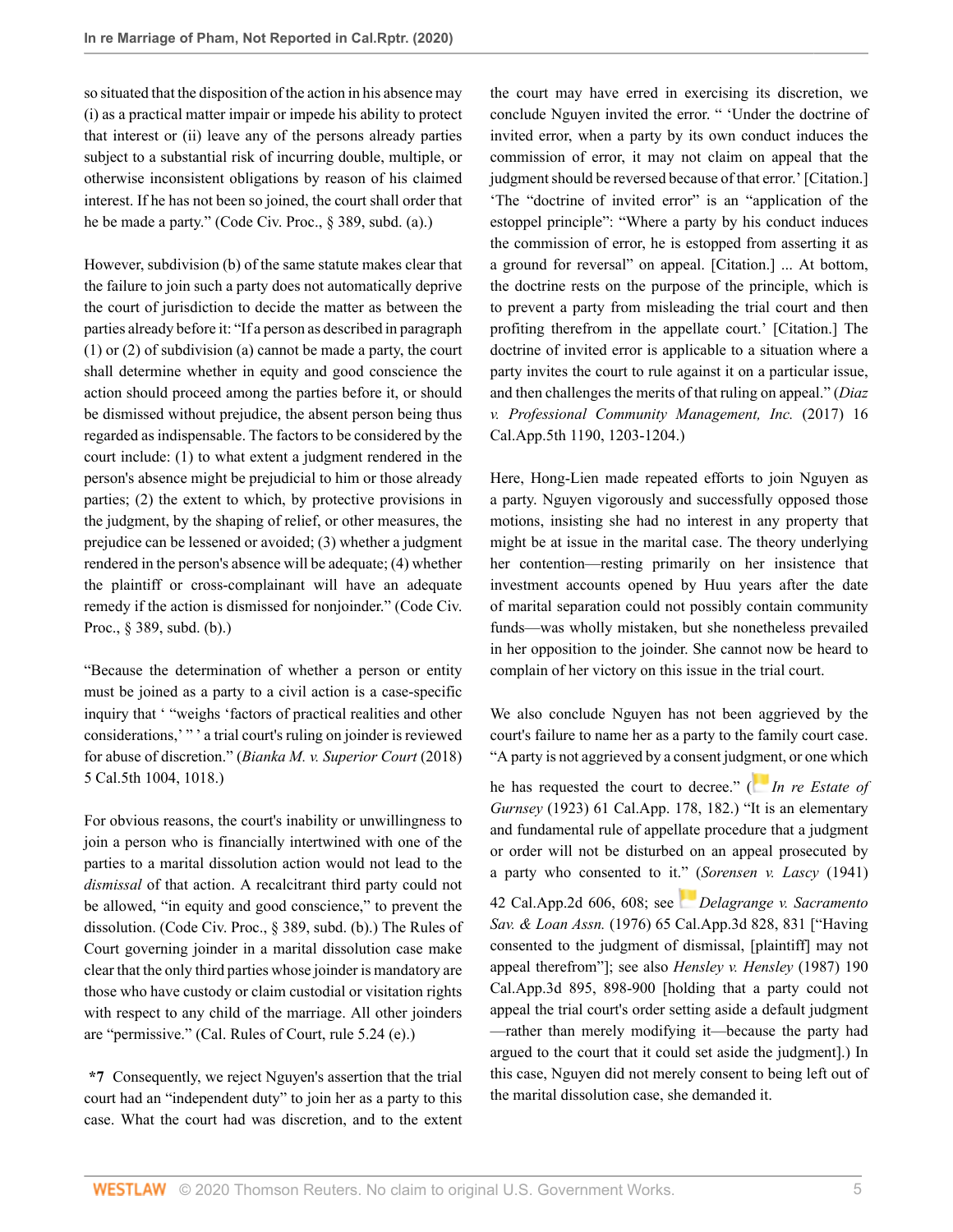We recognize that Nguyen now asserts there was a fundamental change in circumstances when the court was presented with the proposed stipulated judgment, and it was that change in circumstances which suddenly triggered the court's duty to join Nguyen as a party so she could advocate for her own interests in light of the proposed judgment. But we find the assertion unpersuasive.

Throughout this case, Hong-Lien has been unwavering in both her claim to a share of Huu's financial accounts and her assertion of the basis for that claim. These arguments are not new. Hong-Lien contended from the beginning that Huu had engaged in a lengthy and convoluted campaign to hide community property from her, and that a substantial portion of the hidden community property ended up in the E\*Trade investment accounts that Huu had set up in his and Nguyen's names. She relied on tracing information provided by Danenhauer as evidence to support her claims. When Hong-Lien cited that evidence in support of her repeated motions to join Nguyen as a party, Nguyen's response was to dismiss the evidence as insubstantial and to argue the investment accounts, which were opened long after the parties' separation, could not and did not contain community property. In effect, Nguyen's position was that Hong-Lien's assertion of a community property interest in the accounts was completely unfounded, and thus it would be unreasonable to force Nguyen to become a party to the action.

**\*8** Because Nguyen succeeded in resisting joinder, she was not a party to this case when Hong-Lien and the representatives of Huu's estate proposed a stipulated judgment based explicitly on the tracing conclusions in Danenhauer's final report. We presume, as we are obligated to do in all cases, that the evid[ence](https://1.next.westlaw.com/Link/RelatedInformation/Flag?documentGuid=I1ef2ccf2faba11d9bf60c1d57ebc853e&transitionType=InlineKeyCiteFlags&originationContext=docHeaderFlag&Rank=0&contextData=(sc.Default) ) submitted was sufficient

to support the court's findings. ( *[Western States Petroleum](http://www.westlaw.com/Link/Document/FullText?findType=Y&serNum=1995049982&pubNum=0004040&originatingDoc=I3b5732e0a5dc11ea93a0cf5da1431849&refType=RP&fi=co_pp_sp_4040_571&originationContext=document&vr=3.0&rs=cblt1.0&transitionType=DocumentItem&contextData=(sc.Default)#co_pp_sp_4040_571) Assn. v. Superior Court* [\(1995\) 9 Cal.4th 559, 571.](http://www.westlaw.com/Link/Document/FullText?findType=Y&serNum=1995049982&pubNum=0004040&originatingDoc=I3b5732e0a5dc11ea93a0cf5da1431849&refType=RP&fi=co_pp_sp_4040_571&originationContext=document&vr=3.0&rs=cblt1.0&transitionType=DocumentItem&contextData=(sc.Default)#co_pp_sp_4040_571)) Nguyen does not contend otherwise.

The proposed judgment reflected the vindication of Hong-Lien's theory and was based on the same facts and evidence she had pointed to in arguing for Nguyen's joinder. The judgment did not result from any change in circumstance. It is clear why Nguyen now laments her lost opportunity to be heard before the court entered the judgment: she wanted the opportunity to convince the court that Danenhauer's tracing conclusions should be disregarded, or to offer other evidence that might have convinced the court to make different findings regarding the characterization of funds Huu deposited in the disputed accounts. But Nguyen's case of buyer's remorse

is not a legally sufficient changed circumstance to warrant sustaining her appeal.

If Nguyen had any concerns about the intent or ability of her grandsons to advocate for the positions that might have favored her interests in this case, she eschewed the opportunity to raise them when she opposed her joinder in the case. Ultimately, Nguyen long ago made tactical decisions which she apparently believed would serve to vindicate her position with respect to the contested investment accounts. Now that those issues have been resolved against her, it is too late for her shift to a different legal strategy.

Ultimately, Nguyen's reasons for contesting joinder were her own. However, the record strongly suggests she elected to pursue her claim to ownership of the jointly-held investment accounts through the probate case, with the hope that a ruling in her favor there would render the issue moot in this case. Indeed, Nguyen asserts in her appellate brief that "[h]er objections to joinder were based on the fact *that she was already litigating her rights to the property at issue in the probate action brought by Huu and Hong-Lien's[ ] children.*"

If that was Nguyen's strategy, it failed miserably. As explained by our Supreme Court in *[In re Marriage of Hilke](http://www.westlaw.com/Link/Document/FullText?findType=Y&serNum=1992217485&pubNum=0004040&originatingDoc=I3b5732e0a5dc11ea93a0cf5da1431849&refType=RP&originationContext=document&vr=3.0&rs=cblt1.0&transitionType=DocumentItem&contextData=(sc.Default))* (1992) [4 Cal.4th 215,](http://www.westlaw.com/Link/Document/FullText?findType=Y&serNum=1992217485&pubNum=0004040&originatingDoc=I3b5732e0a5dc11ea93a0cf5da1431849&refType=RP&originationContext=document&vr=3.0&rs=cblt1.0&transitionType=DocumentItem&contextData=(sc.Default)) the family court had jurisdiction to divide all marital property wherever situated, as a consequence of the filing of the marital dissolution action. Because the parties' marital status had already been formally dissolved before Huu died, his death did not divest the court of that jurisdiction. Instead, the court retained jurisdiction to complete the division of property and resolve other financial issues. (*Hilke*, at p. 220 ["The death of one of the spouses ... does not deprive the court of its retained jurisdiction to determine collateral property rights if the court has previously rendered judgment dissolving the marriage"].) Thus, the court presiding over the marital dissolution retains jurisdiction to complete that dissolution by dividing the marital assets.

Moreover, the priority of the family court action can also affect the [stat](https://1.next.westlaw.com/Link/RelatedInformation/Flag?documentGuid=I96e53665fabc11d983e7e9deff98dc6f&transitionType=InlineKeyCiteFlags&originationContext=docHeaderFlag&Rank=0&contextData=(sc.Default) )us of the decedent's interest in joint tenancy

property. ( *[In re Marriage of Allen](http://www.westlaw.com/Link/Document/FullText?findType=Y&serNum=1992148487&pubNum=0004041&originatingDoc=I3b5732e0a5dc11ea93a0cf5da1431849&refType=RP&originationContext=document&vr=3.0&rs=cblt1.0&transitionType=DocumentItem&contextData=(sc.Default))* (1992) 8 Cal.App.4th [1225](http://www.westlaw.com/Link/Document/FullText?findType=Y&serNum=1992148487&pubNum=0004041&originatingDoc=I3b5732e0a5dc11ea93a0cf5da1431849&refType=RP&originationContext=document&vr=3.0&rs=cblt1.0&transitionType=DocumentItem&contextData=(sc.Default)).) In *Allen*, the wife died after the marriage was dissolved, but before the family court had determined the parties' respective interests in the marital property—including property the spouses had owned as joint tenants with a right of survivorship. Although the husband argued that he became sole owner of the property upon the wife's death by operation of law, the court disagreed. Instead, the court held that where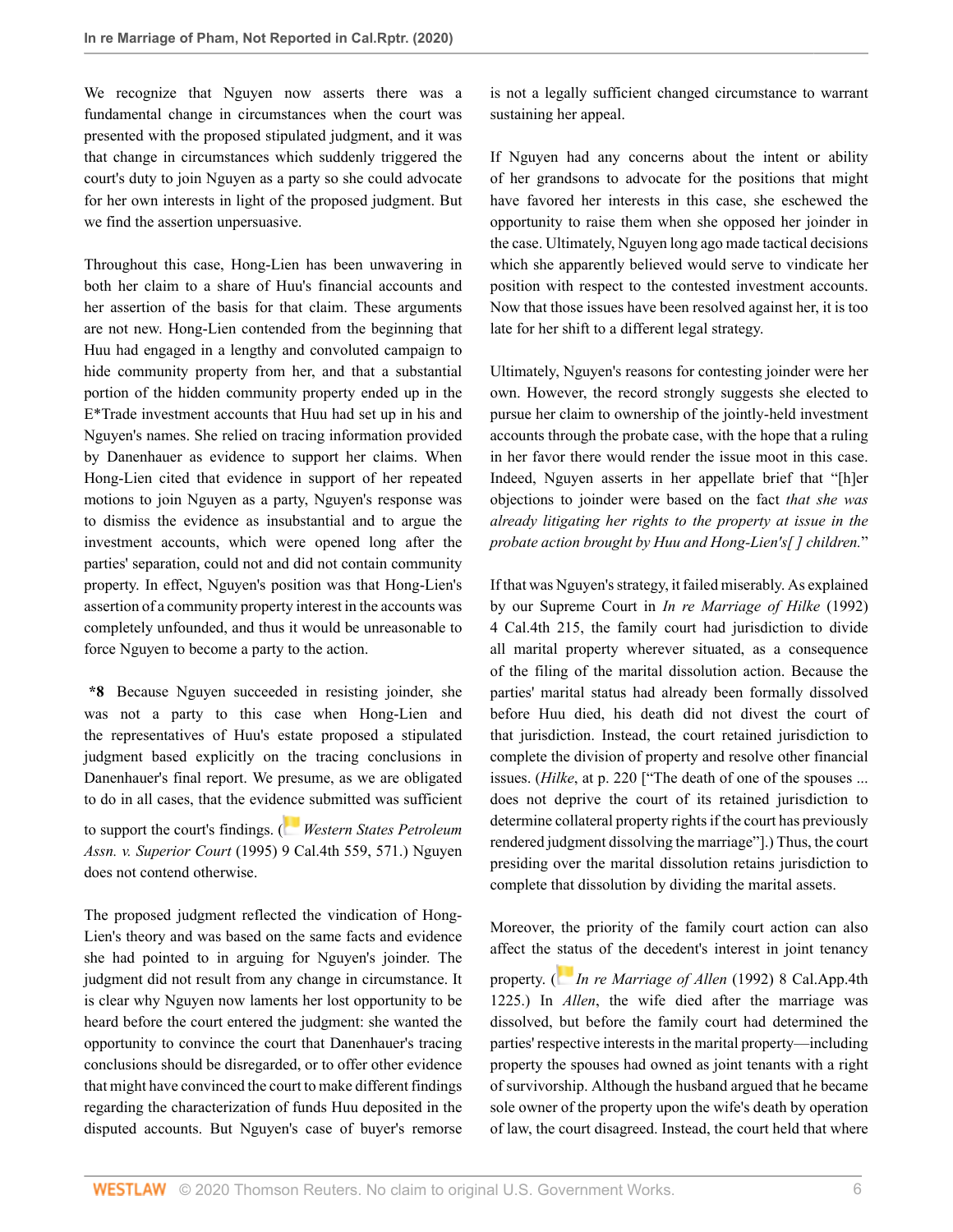"one former spouse dies before the court determines the marital property rights of the parties, property held by the parties in joint tenancy does not pass to the other ... surviving joint tenant, but is divided in the marital dissoluti[on a](https://1.next.westlaw.com/Link/RelatedInformation/Flag?documentGuid=I96e53665fabc11d983e7e9deff98dc6f&transitionType=InlineKeyCiteFlags&originationContext=docHeaderFlag&Rank=0&contextData=(sc.Default) )ction

pursuant to the principles of the Family Law Act." ( *[Id.](http://www.westlaw.com/Link/Document/FullText?findType=Y&serNum=1992148487&pubNum=0004041&originatingDoc=I3b5732e0a5dc11ea93a0cf5da1431849&refType=RP&fi=co_pp_sp_4041_1226&originationContext=document&vr=3.0&rs=cblt1.0&transitionType=DocumentItem&contextData=(sc.Default)#co_pp_sp_4041_1226)* at [pp. 1226-1227](http://www.westlaw.com/Link/Document/FullText?findType=Y&serNum=1992148487&pubNum=0004041&originatingDoc=I3b5732e0a5dc11ea93a0cf5da1431849&refType=RP&fi=co_pp_sp_4041_1226&originationContext=document&vr=3.0&rs=cblt1.0&transitionType=DocumentItem&contextData=(sc.Default)#co_pp_sp_4041_1226).)

**\*9** Consequently, the assets subject to the jurisdiction of Huu's probate case would ultimately be those determined in the marital case to be Huu's separate property, or his share of the marital property. It is only after the marital case is resolved, and the parties' separate assets confirmed and marital assets distributed, that Huu's assets would be subject to distribution by the probate court.

Perhaps if Nguyen had understood that the family court's jurisdiction to characterize and divide the marital assets could not be avoided for better or worse, as a consequence of Huu's death, she might have made different choices. But her choices were her own, and she has demonstrated no legal grounds for relieving her of their consequences.

Finally, as we noted at the outset, we do not disagree with Nguyen's assertion that the court's resolution of marital property issues, as between Hong-Lien and Huu's estate, will likely have an effect on her interests. But that did not deprive the court of the authority to make those rulings in her absence. As explained in *[Bianka M. v. Superior Court, supra](http://www.westlaw.com/Link/Document/FullText?findType=Y&serNum=2045294003&pubNum=0007052&originatingDoc=I3b5732e0a5dc11ea93a0cf5da1431849&refType=RP&fi=co_pp_sp_7052_1020&originationContext=document&vr=3.0&rs=cblt1.0&transitionType=DocumentItem&contextData=(sc.Default)#co_pp_sp_7052_1020)*, 5 Cal.5th [at p. 1020,](http://www.westlaw.com/Link/Document/FullText?findType=Y&serNum=2045294003&pubNum=0007052&originatingDoc=I3b5732e0a5dc11ea93a0cf5da1431849&refType=RP&fi=co_pp_sp_7052_1020&originationContext=document&vr=3.0&rs=cblt1.0&transitionType=DocumentItem&contextData=(sc.Default)#co_pp_sp_7052_1020) what the non-party is entitled to is notice and an opportunity to be heard, and to assert his or her rights in the action. However, if the non-party declines to participate after notice "there is no bar to adjudicating the rights of those parties who are present." (*Ibid.*)

Based on the foregoing, we find no error in the court's failure to join Nguyen as a party in this case.

#### 3. *Modification of the Judgment*

Our conclusion that the court had no obligation to join Nguyen as a party before entering the judgment does not mean we believe the judgment was flawless. The court's subject matter jurisdiction in a marital dissolution case is established by statute, and includes the authority to render judgments and make orders concerning "the property rights of the parties." ([Fam. Code, § 2010, subd. \(e\)](http://www.westlaw.com/Link/Document/FullText?findType=L&pubNum=1003409&cite=CAFAMS2010&originatingDoc=I3b5732e0a5dc11ea93a0cf5da1431849&refType=SP&originationContext=document&vr=3.0&rs=cblt1.0&transitionType=DocumentItem&contextData=(sc.Default)#co_pp_7fdd00001ca15).) Thus, the court had the authority to determine, as between the spouses, which property was owned by the community, and how that property should be distributed. Here, that meant the trial court had jurisdiction to determine all of the money deposited by Huu in a financial account was community property, and to award that community property to Hong-Lien.

However, the court lacked jurisdiction to directly adjudicate the property rights of anyone not a party to the action. "A court lacks jurisdiction in a fundamental sense when it has no [au](https://1.next.westlaw.com/Link/RelatedInformation/Flag?documentGuid=I68e99fdd052811e5b86bd602cb8781fa&transitionType=InlineKeyCiteFlags&originationContext=docHeaderFlag&Rank=0&contextData=(sc.Default) )thority at all over the subject matter or the parties." ( *People v. Ford* [\(2015\) 61 Cal.4th 282, 286](http://www.westlaw.com/Link/Document/FullText?findType=Y&serNum=2036354642&pubNum=0004040&originatingDoc=I3b5732e0a5dc11ea93a0cf5da1431849&refType=RP&fi=co_pp_sp_4040_286&originationContext=document&vr=3.0&rs=cblt1.0&transitionType=DocumentItem&contextData=(sc.Default)#co_pp_sp_4040_286).) If a cour[t lac](https://1.next.westlaw.com/Link/RelatedInformation/Flag?documentGuid=I834655d82a9611df8bf6cd8525c41437&transitionType=InlineKeyCiteFlags&originationContext=docHeaderFlag&Rank=0&contextData=(sc.Default) )ks such " 'fundamental' " jurisdiction, its ruling is void. ( *People v. Lara* [\(2010\) 48 Cal.4th 216, 225.](http://www.westlaw.com/Link/Document/FullText?findType=Y&serNum=2021490419&pubNum=0004040&originatingDoc=I3b5732e0a5dc11ea93a0cf5da1431849&refType=RP&fi=co_pp_sp_4040_225&originationContext=document&vr=3.0&rs=cblt1.0&transitionType=DocumentItem&contextData=(sc.Default)#co_pp_sp_4040_225)) A claim based on a lack of fundamental jurisdiction may be raised for the first time on appeal. (*Ibid.*)

Because the court did not join Nguyen as a party, it could not directly adjudicate that she had no interest in the financial accounts—especially, where, as here, the court's judgment expressly acknowledges that Nguyen made a net contribution of funds into at least one of the accounts. Likewise, the court had no authority to dispose of whatever funds Nguyen may have contributed to the accounts, without her consent, by awarding an entire account to Hong-Lien or to the trust.

Consequently, we must reverse the judgment and remand the case to the family court for the limited purpose of modifying the judgment to make clear that it awards the parties only those funds that Huu contributed to the financial accounts held jointly in his and Nguyen's names, plus any increase in value attributable to those funds. To the extent there are funds in the accounts due to Nguyen's contributions, she remains the owner of those funds. The court may add whatever provisions are appropriate to allow the marital funds awarded in the judgment to be withdrawn from the accounts, or the accounts divided to segregate those funds.

#### 4. *Sanctions*

**\*10** Hong-Lien has made a motion for sanctions, arguing that Nguyen's appeal is frivolous. [Code of Civil Procedure](http://www.westlaw.com/Link/Document/FullText?findType=L&pubNum=1000201&cite=CACPS907&originatingDoc=I3b5732e0a5dc11ea93a0cf5da1431849&refType=LQ&originationContext=document&vr=3.0&rs=cblt1.0&transitionType=DocumentItem&contextData=(sc.Default)) [section 907](http://www.westlaw.com/Link/Document/FullText?findType=L&pubNum=1000201&cite=CACPS907&originatingDoc=I3b5732e0a5dc11ea93a0cf5da1431849&refType=LQ&originationContext=document&vr=3.0&rs=cblt1.0&transitionType=DocumentItem&contextData=(sc.Default)) provides that "[w]hen it appears to the reviewing court that the appeal was frivolous or taken solely for delay, it may add to the costs on appeal such damages as may be just." An appeal is considered frivolous "when it is prosecuted for an improper motive—to harass the respondent or delay the effect of an adverse judgment—or when it indisputably has no merit—when any reasonable attorney would a[gree](https://1.next.westlaw.com/Link/RelatedInformation/Flag?documentGuid=I102f3e69fab011d98ac8f235252e36df&transitionType=InlineKeyCiteFlags&originationContext=docHeaderFlag&Rank=0&contextData=(sc.Default) ) that

the appeal is totally and completely without merit." ( *[In re](http://www.westlaw.com/Link/Document/FullText?findType=Y&serNum=1982127411&pubNum=0000233&originatingDoc=I3b5732e0a5dc11ea93a0cf5da1431849&refType=RP&fi=co_pp_sp_233_650&originationContext=document&vr=3.0&rs=cblt1.0&transitionType=DocumentItem&contextData=(sc.Default)#co_pp_sp_233_650) Marriage of Flaherty* [\(1982\) 31 Cal.3d 637, 650;](http://www.westlaw.com/Link/Document/FullText?findType=Y&serNum=1982127411&pubNum=0000233&originatingDoc=I3b5732e0a5dc11ea93a0cf5da1431849&refType=RP&fi=co_pp_sp_233_650&originationContext=document&vr=3.0&rs=cblt1.0&transitionType=DocumentItem&contextData=(sc.Default)#co_pp_sp_233_650) [Cal. Rules](http://www.westlaw.com/Link/Document/FullText?findType=L&pubNum=1085232&cite=CASTAPPLLR8.276&originatingDoc=I3b5732e0a5dc11ea93a0cf5da1431849&refType=LQ&originationContext=document&vr=3.0&rs=cblt1.0&transitionType=DocumentItem&contextData=(sc.Default))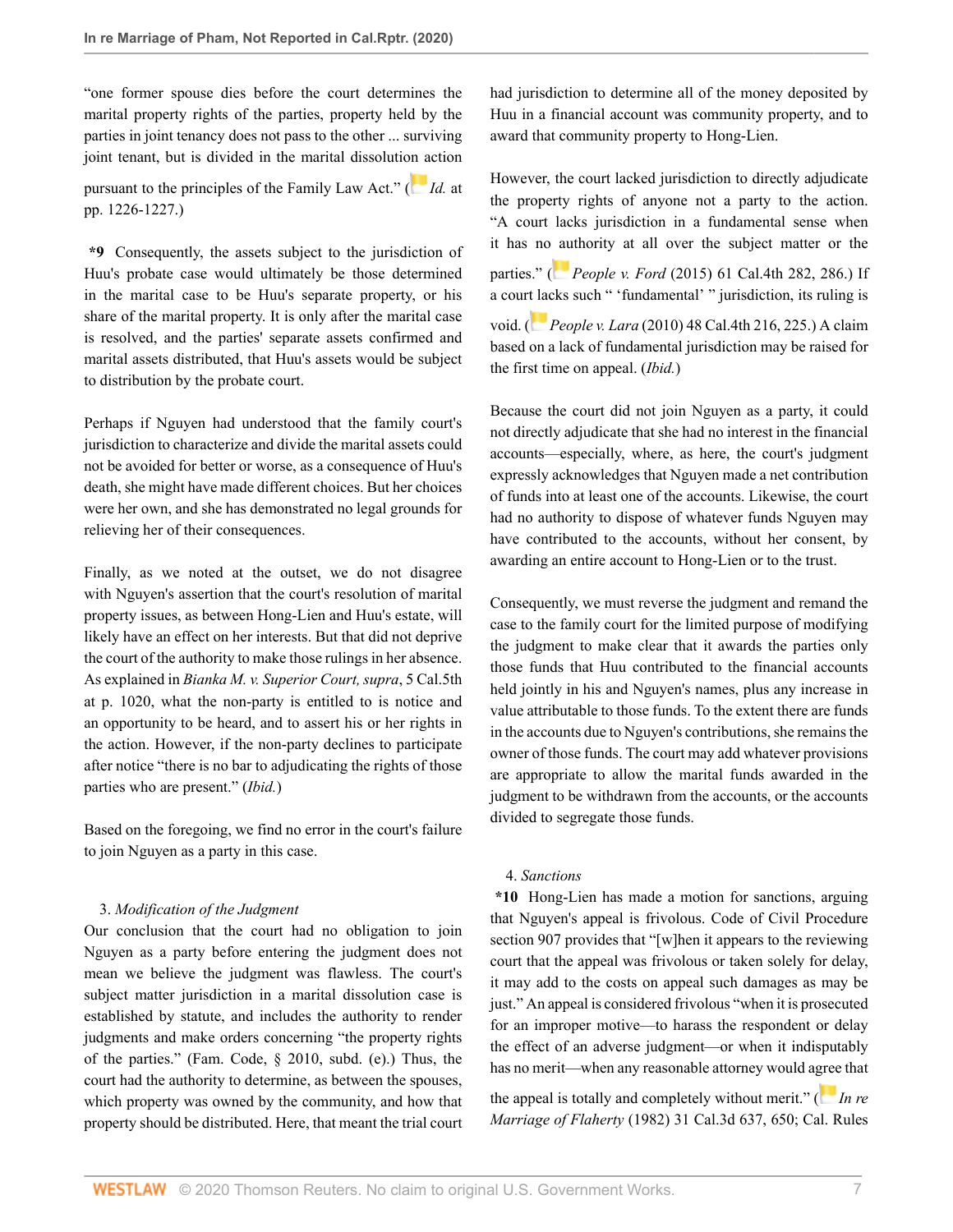[of Court, rule 8.276\(a\).](http://www.westlaw.com/Link/Document/FullText?findType=L&pubNum=1085232&cite=CASTAPPLLR8.276&originatingDoc=I3b5732e0a5dc11ea93a0cf5da1431849&refType=LQ&originationContext=document&vr=3.0&rs=cblt1.0&transitionType=DocumentItem&contextData=(sc.Default))) Moreover, "[t]he two standards are often used together, with one providing evidence of the other. Thus, the total lack of merit of an appeal is viewed as e[vid](https://1.next.westlaw.com/Link/RelatedInformation/Flag?documentGuid=I102f3e69fab011d98ac8f235252e36df&transitionType=InlineKeyCiteFlags&originationContext=docHeaderFlag&Rank=0&contextData=(sc.Default) )ence that appellant must have intended it only for delay." ( *[In re](http://www.westlaw.com/Link/Document/FullText?findType=Y&serNum=1982127411&pubNum=0000233&originatingDoc=I3b5732e0a5dc11ea93a0cf5da1431849&refType=RP&fi=co_pp_sp_233_649&originationContext=document&vr=3.0&rs=cblt1.0&transitionType=DocumentItem&contextData=(sc.Default)#co_pp_sp_233_649)*

*[Marriage of Flaherty, supra](http://www.westlaw.com/Link/Document/FullText?findType=Y&serNum=1982127411&pubNum=0000233&originatingDoc=I3b5732e0a5dc11ea93a0cf5da1431849&refType=RP&fi=co_pp_sp_233_649&originationContext=document&vr=3.0&rs=cblt1.0&transitionType=DocumentItem&contextData=(sc.Default)#co_pp_sp_233_649)*, 31 Cal.3d at p. 649.)

In this case, while we agree with many of Hong-Lien's arguments, our conclusion that the judgment goes beyond the award of marital property, and purports to directly dispose of Nguyen's share of the disputed investment accounts, whatever it is, prevents us from concluding the appeal is frivolous. We therefore deny the motion for sanctions.

### **DISPOSITION**

The judgment is reversed, and the case is remanded with directions to modify the judgment to make clear it awards the parties only those funds that Huu contributed to the financial accounts held jointly in his and Nguyen's names, plus any increase in value attributable to those funds. Additionally, the court may add whatever provisions are appropriate to allow the marital funds awarded in the judgment to be withdrawn from the accounts, or the accounts divided to segregate those funds from any funds belonging to Nguyen. The request for sanctions is denied.

Hong-Lien is to recover her costs on appeal.

WE CONCUR.

[BEDSWORTH,](http://www.westlaw.com/Link/Document/FullText?findType=h&pubNum=176284&cite=0205789201&originatingDoc=I3b5732e0a5dc11ea93a0cf5da1431849&refType=RQ&originationContext=document&vr=3.0&rs=cblt1.0&transitionType=DocumentItem&contextData=(sc.Default)) ACTING P. J.

[THOMPSON,](http://www.westlaw.com/Link/Document/FullText?findType=h&pubNum=176284&cite=0316758601&originatingDoc=I3b5732e0a5dc11ea93a0cf5da1431849&refType=RQ&originationContext=document&vr=3.0&rs=cblt1.0&transitionType=DocumentItem&contextData=(sc.Default)) J.

**All Citations**

Not Reported in Cal.Rptr., 2020 WL 2895447

## **Footnotes**

<span id="page-7-0"></span>[1](#page-0-0) Hong-Lien has requested that we augment the record to include documents reflecting Nguyen's recent attempt to intervene in the trial court proceedings during the pendency of this appeal. We deny the request as the documents played no part in the judgment appealed from and essentially mirror the legal arguments and factual points raised by Nguyen on appeal.

Similarly, Nguyen has requested we take judicial notice of documents she filed in the related probate case, arguing they explain her reasons for resisting Hong-Lien's repeated petitions to add her as a party to this case. We also deny this request. In the absence of evidence that Nguyen was misled by another party into relinquishing her right to participate in this case, her reasons for doing so are irrelevant. She prevailed on the issue and cannot complain about her victory in the trial court on appeal.

<span id="page-7-1"></span>[2](#page-0-1) Since these parties share the same last name, we refer to them by their first names. We intend no disrespect.

- <span id="page-7-2"></span>[3](#page-1-0) Hong-Lien has requested an award of sanctions on appeal, alleging the appeal is frivolous. Because we conclude the judgment must be modified to make clear it does not dispose of Nguyen's interests in the investment accounts, we must disagree.
- <span id="page-7-3"></span>[4](#page-1-1) Specifically, Nguyen pointed out that some of the payments traced by the accountant had come from Huu's business, rather than from him as an individual, and that some were clearly identified as "loan payments for loans made prior to separation." She also asserted that the investment accounts into which Huu was alleged to have made payments of community funds "were all started after the date of separation."
- <span id="page-7-4"></span>[5](#page-1-2) In connection with that assertion, Nguyen also filed a petition in the probate case, asserting that during Huu's lifetime, but after the date of his separation from Hong-Lien, he had "created and/or funded several multipleparty accounts with his mother [Nguyen], either on title as a joint tenant with right of survivorship or a payable on death ('P.O.D.') beneficiary." She sought an order from the probate court confirming that as a consequence of Huu's death, those accounts belonged to her alone. Nguyen's petition listed multiple accounts held at E\*Trade, TD Ameritrade, or Ally Bank. One account, ending in 0696, had "an approximate balance of \$4.8